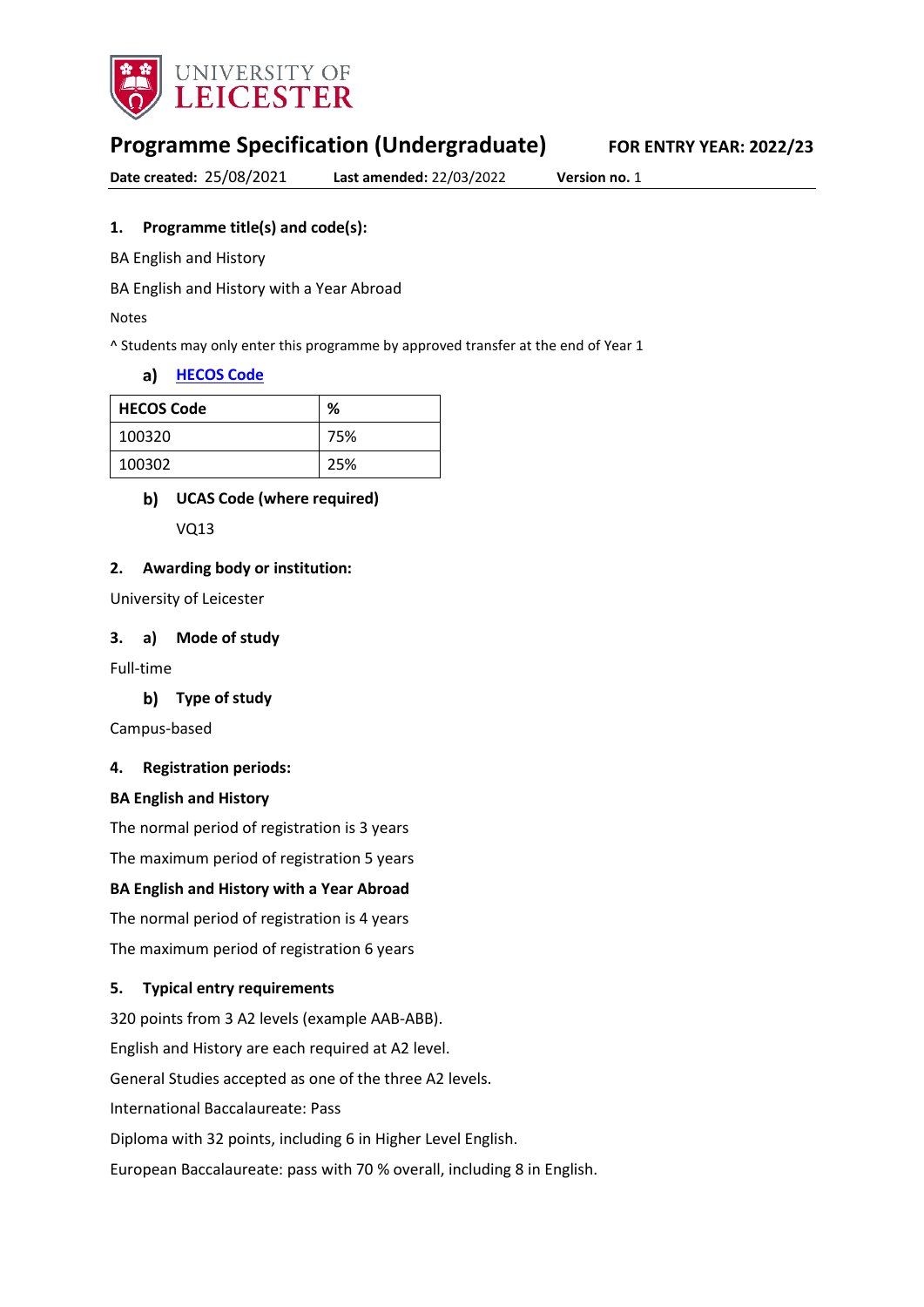### **6. Accreditation of Prior Learning**

Accreditation of prior learning may be considered for entry into the second year of the course if the student has completed a first year on another English or English related course at university; has completed modules with content comparable to the first year in topic and level; and has passed at a high level (normally a 2:1 average overall). This is dependent on places being available on the programme.

#### **7. Programme aims**

The programme aims

- to enable students to explore their interest in History and English language and literature and to provide a syllabus with range, intellectual progression and opportunities for independent study;
- to foster students' independent thinking and judgement; to provide an attractive curriculum that draws on the research expertise and teaching strengths of the Department of English and the School of History;
- to develop students' skills in close reading and literary and historical analysis;
- to develop students' ability to carry out independent research;
- to develop students' ability to communicate clearly and effectively;
- to deliver learning opportunities through lectures, seminars, workshops and individual supervision;
- to enable students to develop and demonstrate a range of skills necessary for the study of History and English at undergraduate and postgraduate level;
- to enable students to develop transferable skills necessary for successful career development and effective independent learning;
- to encourage original thought through the study of English and History as complementary investigations of text and context;

For those on the Year Abroad:

- to enable students to develop and broaden their learning experience in English and History by studying at a non-UK, European University;
- to enable students to develop their linguistic abilities, by attending lecturers and classes and completing assessments in the native languages of a non-UK, European University;
- to enable students to enrich their all-round educational and personal development by studying at a non-UK, European University

### **8. Reference points used to inform the programme specification**

- [QAA Benchmark Statement for English](https://www.qaa.ac.uk/docs/qaa/subject-benchmark-statements/subject-benchmark-statement-english.pdf)
- [QAA Benchmark Statement for History](https://www.qaa.ac.uk/docs/qaa/subject-benchmark-statements/subject-benchmark-statement-history.pdf?sfvrsn=49e2cb81_4)
- Framework for Higher Education Qualifications (FHEQ)
- UK Quality Code for Higher Education
- University Learnin[g Strategy](https://www2.le.ac.uk/offices/sas2/quality/learnteach)
- [University Assessment Strategy](https://www2.le.ac.uk/offices/sas2/quality/learnteach)
- University of Leicester Periodic Developmental Review Report
- External Examiners' reports (annual)
- United Nations Education for Sustainable Development Goals
- Student Destinations Data

#### **9. Programme Outcomes**

Unless otherwise stated, programme outcomes apply to all awards specified in 1. Programme title(s).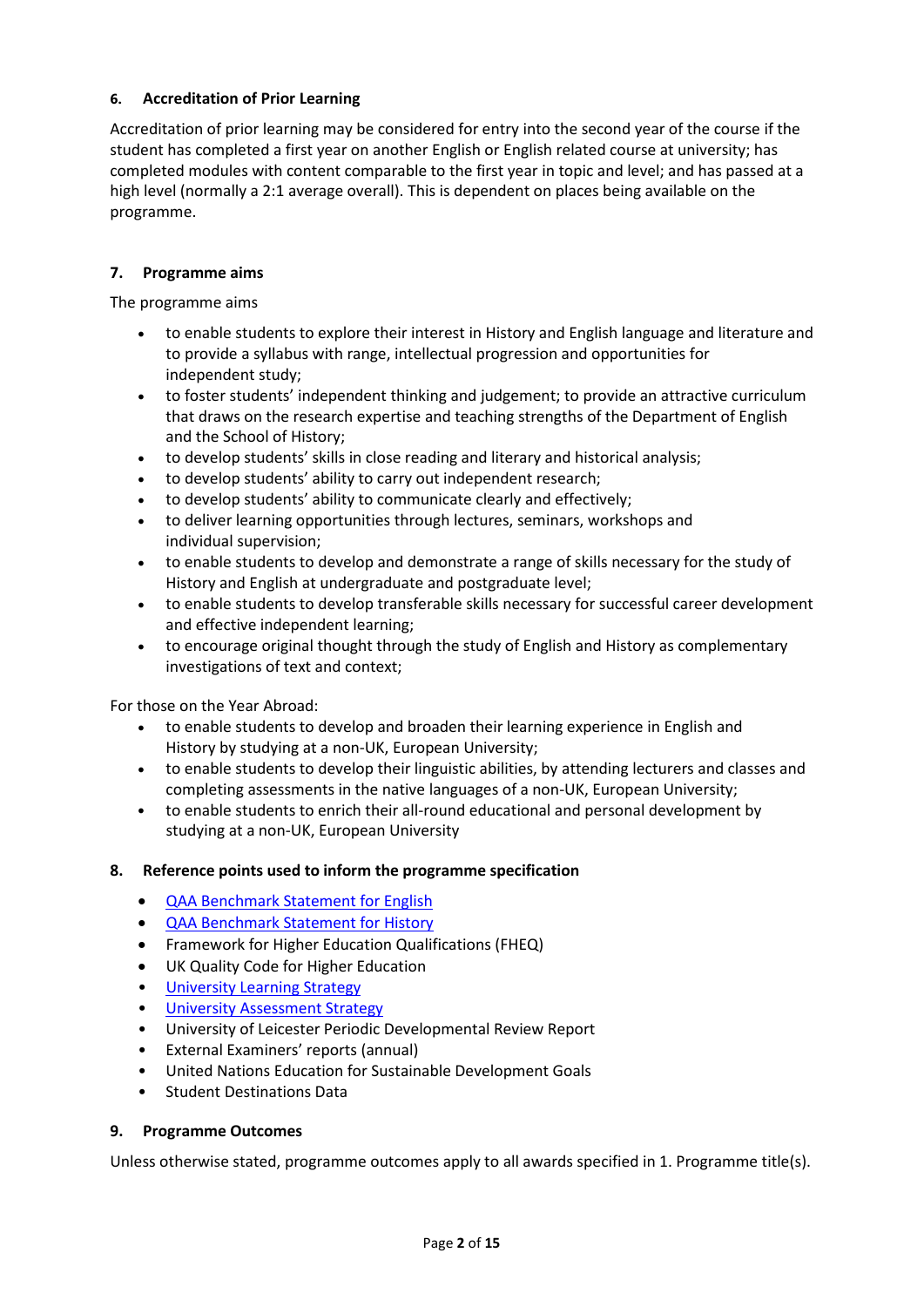## **Discipline specific knowledge and competencies**

## i) Mastery of an appropriate body of knowledge

| <b>Intended Learning</b><br><b>Outcomes</b>                                                                                  | <b>Teaching and Learning Methods</b>                                                                  | <b>How Demonstrated?</b>                                                                                                                |
|------------------------------------------------------------------------------------------------------------------------------|-------------------------------------------------------------------------------------------------------|-----------------------------------------------------------------------------------------------------------------------------------------|
| Demonstrate mastery of an<br>appropriate body of historical,<br>literary, critical and linguistic<br>knowledge and practice. | Lectures, tutorials, seminars,<br>directed reading, independent<br>research, resource-based learning. | Essays, essay-based examinations,<br>dissertations, seminar presentations,<br>contributions to discussions,<br>problem-based exercises. |

## ii) Understanding and application of key concepts and techniques

| Intended Learning<br><b>Outcomes</b> | <b>Teaching and Learning Methods</b>  | <b>How Demonstrated?</b>             |
|--------------------------------------|---------------------------------------|--------------------------------------|
| Demonstrate understanding of         | Lectures, tutorials, seminars,        | Essays, essay-based examinations,    |
| a range of approaches, issues        | directed reading, independent         | dissertation, seminar presentations, |
| and concepts in both History         | research, computer practical classes, | group projects, seminar discussion,  |
| and English Language and             | team problem solving exercises and    | computer-based exercises and         |
| Literature.                          | independent research.                 | problem-based exercises.             |

### iii) Critical analysis of key issues

| <b>Intended Learning</b><br><b>Outcomes</b>                                                                                                    | <b>Teaching and Learning Methods</b>                                                                                                                                    | <b>How Demonstrated?</b>                                                                                                                                                   |
|------------------------------------------------------------------------------------------------------------------------------------------------|-------------------------------------------------------------------------------------------------------------------------------------------------------------------------|----------------------------------------------------------------------------------------------------------------------------------------------------------------------------|
| Demonstrate understanding of<br>the history of literature and the<br>historical differences between<br>texts.                                  | Lectures, tutorials, seminars,<br>directed reading, independent<br>research, computer practical classes,<br>team problem solving exercises and<br>independent research. | Essays, essay-based examinations,<br>dissertation, seminar presentations,<br>group projects, seminar discussion,<br>statistical graphical and computer-<br>aided analysis. |
| Reflect critically on the natures<br>of history and of English<br>Literature as disciplines.                                                   | Lectures, tutorials, seminars,<br>directed reading, independent<br>research, computer practical classes,<br>team problem solving exercises and<br>independent research. | Essays, essay-based examinations,<br>dissertation, seminar presentations,<br>group projects, seminar discussion,<br>statistical graphical and computer-<br>aided analysis. |
| Analyse historical processes<br>through the assessment of<br>continuity and change over a<br>variety of time spans, places<br>and settlements. | Lectures, tutorials, seminars,<br>directed reading, independent<br>research, computer practical classes,<br>team problem solving exercises and<br>independent research. | Essays, essay-based examinations,<br>dissertation, seminar presentations,<br>group projects, seminar discussion,<br>statistical graphical and computer-<br>aided analysis. |

## iv) Clear and concise presentation of material

| <b>Intended Learning</b><br><b>Outcomes</b>                                                               | <b>Teaching and Learning Methods</b>                                                               | <b>How Demonstrated?</b>                                               |
|-----------------------------------------------------------------------------------------------------------|----------------------------------------------------------------------------------------------------|------------------------------------------------------------------------|
| Present historical and literary<br>problems and arguments in a<br>variety of written and oral<br>formats. | Tutorials, seminars, directed<br>reading, independent research,<br>team problem solving exercises. | Writing tasks, seminar presentations,<br>contributions to discussions. |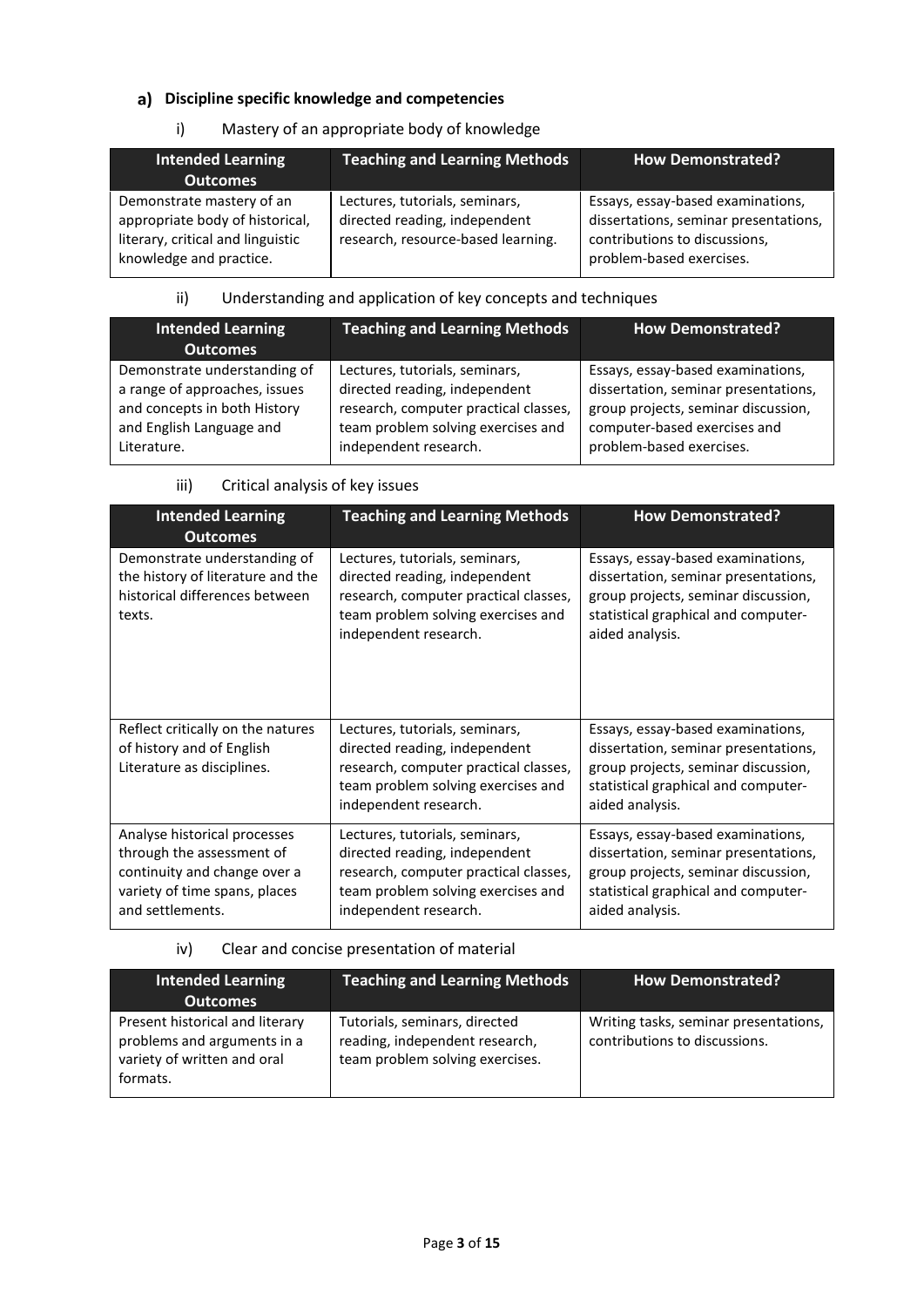v) Critical appraisal of evidence with appropriate insight

| <b>Intended Learning</b><br><b>Outcomes</b>                                                                                                   | <b>Teaching and Learning Methods</b>                                                                               | <b>How Demonstrated?</b>                                                                                         |
|-----------------------------------------------------------------------------------------------------------------------------------------------|--------------------------------------------------------------------------------------------------------------------|------------------------------------------------------------------------------------------------------------------|
| Demonstrate understanding of<br>the complexity of<br>reconstructing the past, the<br>problematic and varied nature<br>of historical evidence. | Seminars, lectures, supervisions,<br>workshops, directed reading,<br>written assignments, independent<br>research. | Essays, essay-based examinations,<br>dissertation, seminar presentations,<br>group projects, seminar discussion. |
| Marshal appropriate evidence<br>in close reading, interpretation<br>and contextualization.                                                    | Seminars, lectures, supervisions,<br>workshops, directed reading,<br>written assignments, independent<br>research. | Essays, essay-based examinations,<br>dissertation, seminar presentations,<br>group projects, seminar discussion. |
| Use evidence effectively in the<br>construction of arguments.                                                                                 | Seminars, lectures, supervisions,<br>workshops, directed reading,<br>written assignments, independent<br>research. | Essays, essay-based examinations,<br>dissertation, seminar presentations,<br>group projects, seminar discussion. |

## vi) Other discipline specific competencies

| <b>Intended Learning</b><br><b>Outcomes</b>                        | <b>Teaching and Learning Methods</b>                                                                               | <b>How Demonstrated?</b>                                                                                         |
|--------------------------------------------------------------------|--------------------------------------------------------------------------------------------------------------------|------------------------------------------------------------------------------------------------------------------|
| Demonstrate imagination,<br>sensibility and linguistic<br>fluency. | Seminars, lectures, supervisions,<br>workshops, directed reading,<br>written assignments, independent<br>research. | Essays, essay-based examinations,<br>dissertation, seminar presentations,<br>group projects, seminar discussion. |

## **b)** Transferable skills

## i) Oral communication

| <b>Intended Learning</b><br><b>Outcomes</b>                                                                                                                                    | <b>Teaching and Learning Methods</b>    | <b>How Demonstrated?</b>                      |
|--------------------------------------------------------------------------------------------------------------------------------------------------------------------------------|-----------------------------------------|-----------------------------------------------|
| To present arguments in a<br>range of registers and to<br>audiences with different needs.                                                                                      | Seminars, workshops, group<br>projects. | Oral presentations.                           |
| [Year Abroad programme] To<br>develop the ability to<br>communicate orally in the<br>language of the country of the<br>European partner institution<br>during the year abroad. | Language classes.                       | Oral presentations during the year<br>abroad. |

### ii) Written communication

| <b>Intended Learning</b><br><b>Outcomes</b>                                    | <b>Teaching and Learning Methods</b>            | <b>How Demonstrated?</b>                                           |
|--------------------------------------------------------------------------------|-------------------------------------------------|--------------------------------------------------------------------|
| To present written arguments<br>of varying lengths and levels of<br>formality. | Lectures, seminars, workshops,<br>supervisions. | Essays, essay-based examinations,<br>dissertation, group projects. |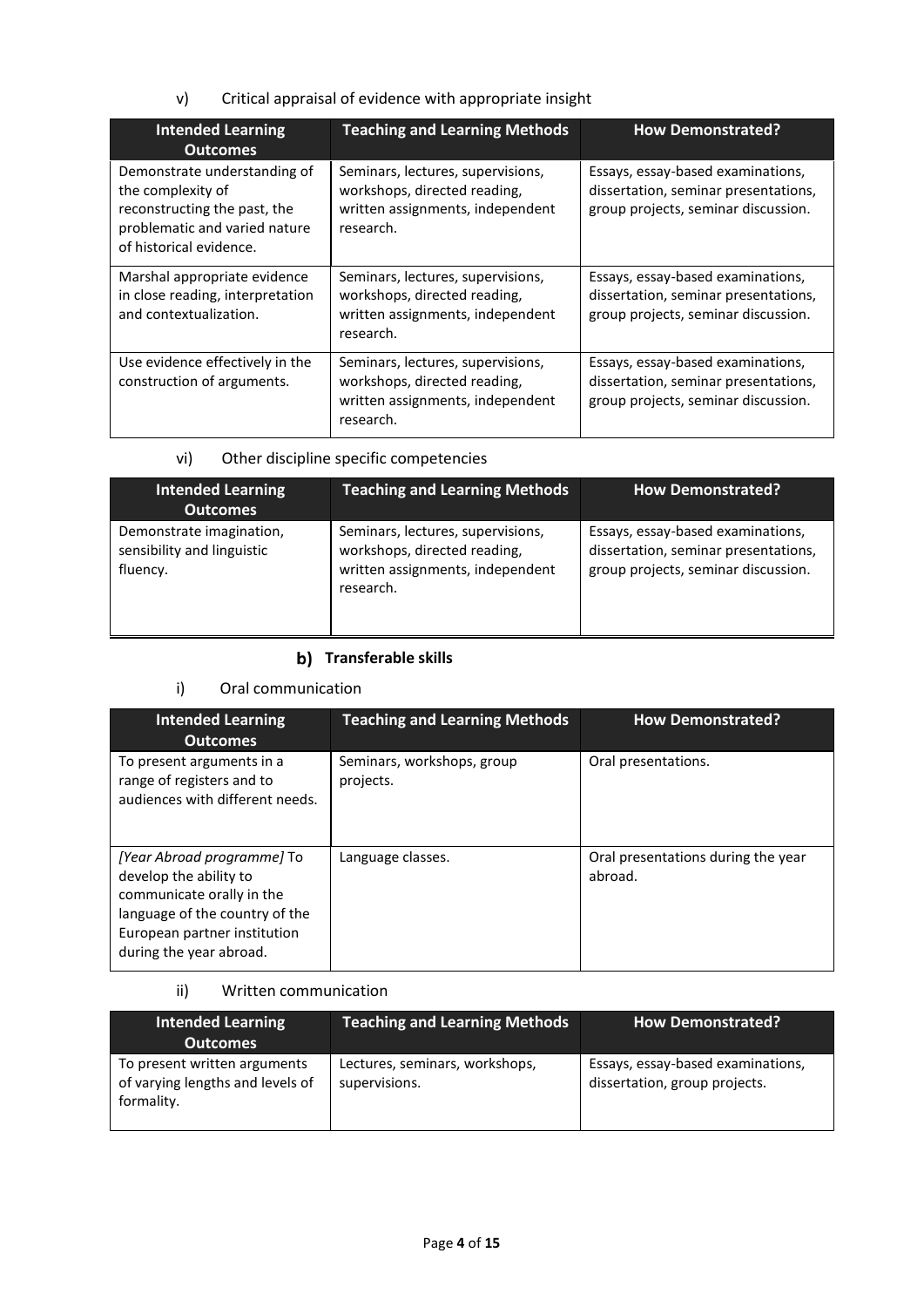| <b>Intended Learning</b><br><b>Outcomes</b>                                                                                                                       | <b>Teaching and Learning Methods</b> | <b>How Demonstrated?</b>                                           |
|-------------------------------------------------------------------------------------------------------------------------------------------------------------------|--------------------------------------|--------------------------------------------------------------------|
| [Year Abroad programme] To<br>develop the ability to write in<br>the language of the country of<br>the European partner<br>institution during the year<br>abroad. | Language classes.                    | Essays and essay-based<br>examinations, during the year<br>abroad. |

## iii) Information technology

| <b>Intended Learning</b><br><b>Outcomes</b>                                                                                                                                       | <b>Teaching and Learning Methods</b>                                         | <b>How Demonstrated?</b>                  |
|-----------------------------------------------------------------------------------------------------------------------------------------------------------------------------------|------------------------------------------------------------------------------|-------------------------------------------|
| Use IT to effectively support<br>their studies, including using IT<br>for bibliographic and archive<br>searches, data analysis and<br>written/visual presentation of<br>evidence. | Induction programme, computer<br>practical classes, independent<br>research. | Essays, independent research<br>projects. |

## iv) Numeracy

| <b>Intended Learning</b><br><b>Outcomes</b>                   | <b>Teaching and Learning Methods</b>                                                        | <b>How Demonstrated?</b>                                                     |
|---------------------------------------------------------------|---------------------------------------------------------------------------------------------|------------------------------------------------------------------------------|
| Consider the uses of numerical<br>data in historical analysis | Seminars, group projects, lectures,<br>tutorials and numeracy classes, skills<br>workshops. | Group projects, problem-based<br>exercises, independent research<br>projects |

## v) Team working

| Intended Learning<br><b>Outcomes</b>                    | <b>Teaching and Learning Methods</b> | <b>How Demonstrated?</b>                                                               |
|---------------------------------------------------------|--------------------------------------|----------------------------------------------------------------------------------------|
| Solve problems collaboratively                          | Group work for projects, workshops   | Group projects and presentations,<br>problem-based exercises, seminar<br>contributions |
| Reflect on the value and<br>challenges of group working | Group work for projects, workshops   | Group projects and presentations,<br>problem-based exercises, seminar<br>contributions |

## vi) Problem solving

| <b>Intended Learning</b><br><b>Outcomes</b>                                                        | <b>Teaching and Learning Methods</b>                                                                               | <b>How Demonstrated?</b>                                                                                         |
|----------------------------------------------------------------------------------------------------|--------------------------------------------------------------------------------------------------------------------|------------------------------------------------------------------------------------------------------------------|
| Solve literary critical, literary<br>theoretical, literary historical<br>and linguistic problems.  | Seminars, lectures, supervisions,<br>workshops, directed reading,<br>written assignments, independent<br>research. | Essays, essay-based examinations,<br>dissertation, seminar presentations,<br>group projects, seminar discussion. |
| Address historical problems<br>using contemporary sources<br>and advanced secondary<br>literature. | Seminars, lectures, supervisions,<br>workshops, directed reading,<br>written assignments, independent<br>research. | Essays, essay-based examinations,<br>dissertation, seminar presentations,<br>group projects, seminar discussion. |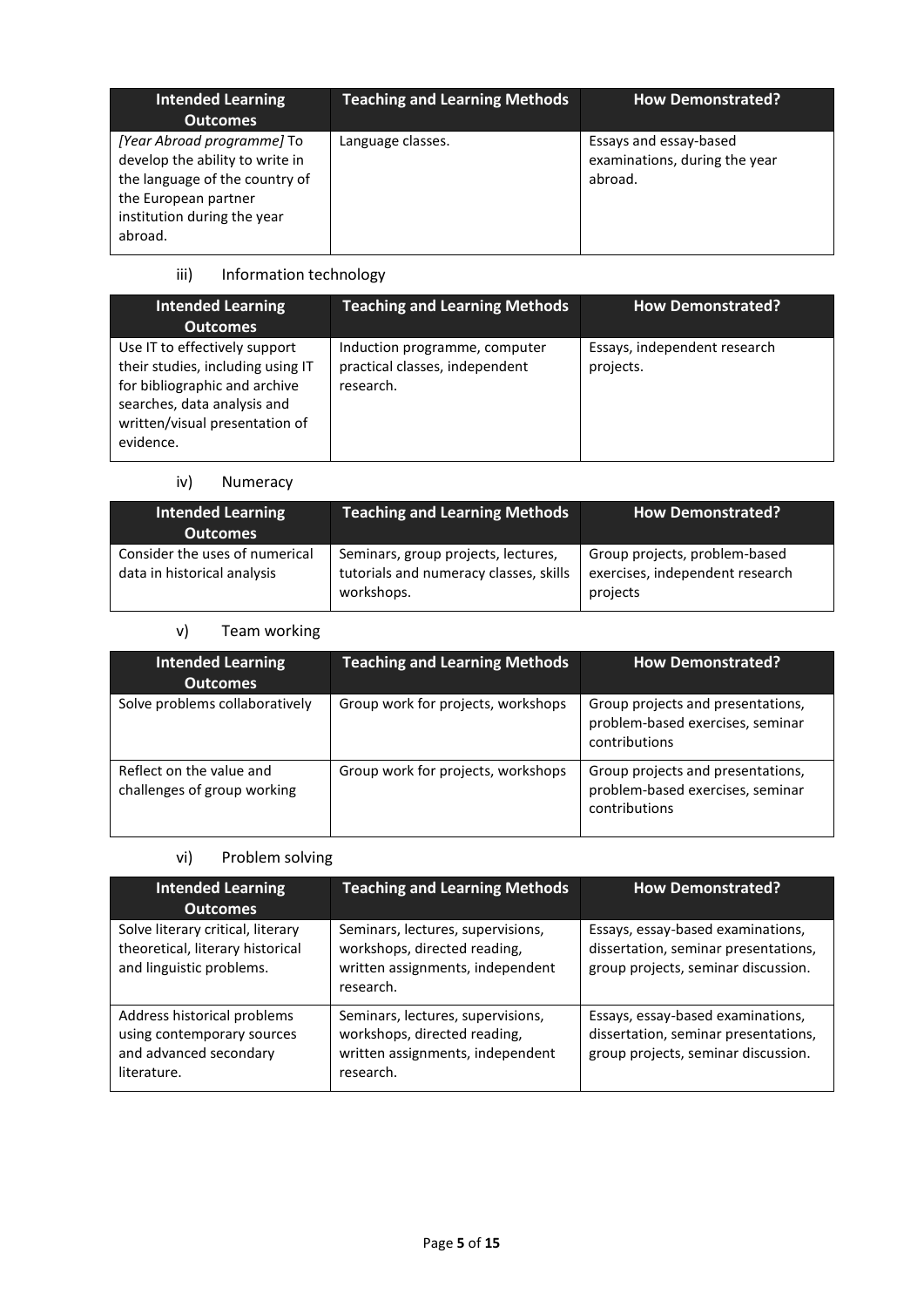#### vii) Information handling

| <b>Intended Learning</b><br><b>Outcomes</b>                                                     | Teaching and Learning Methods                                                                                                     | <b>How Demonstrated?</b>                                                                        |
|-------------------------------------------------------------------------------------------------|-----------------------------------------------------------------------------------------------------------------------------------|-------------------------------------------------------------------------------------------------|
| Gather and deploy evidence<br>and data to find, retrieve, sort<br>and exchange new information. | Tutorials, seminars, directed<br>reading, independent research,<br>computer practical classes, team<br>problem solving exercises. | Essays, independent research<br>projects, computer-based exercises,<br>problem-based exercises. |

#### viii) Skills for lifelong learning

| <b>Intended Learning</b><br><b>Outcomes</b>        | <b>Teaching and Learning Methods</b>                                                                                 | <b>How Demonstrated?</b>                                    |
|----------------------------------------------------|----------------------------------------------------------------------------------------------------------------------|-------------------------------------------------------------|
| Demonstrate<br>intellectual independence.          | Tutorials, career development<br>programmes, resource<br>based learning, personal<br>development planning programme. | Portfolio, curriculum vitae, self-<br>evaluation exercises. |
| Reflect on your own and<br>others learning.        | Tutorials, career development<br>programmes, resource<br>based learning, personal<br>development planning programme. | Portfolio, curriculum vitae, self-<br>evaluation exercises. |
| Manage the time and resources<br>available to you. | Tutorials, career development<br>programmes, resource<br>based learning, personal<br>development planning programme. | Portfolio, curriculum vitae, self-<br>evaluation exercises. |

#### **10. Progression points**

This programme follows the standard Scheme of Progression set out i[n Senate Regulations](http://www.le.ac.uk/senate-regulations) – see the version of Senate Regulation 5 governing undergraduate programmes relevant to the year of entry.

In order to proceed to the second year of the course, a student must obtain 60 credit-units for three core modules of English and 60 credit-units for two core modules of History and one History option.

In order to proceed to the third year of the course a student must obtain 60 credit-units for three core modules of English and 60 credit-units for History, to include the core module Perceiving the Past. Students must either take The Historian's Craft module if they plan to complete a History dissertation in the third year, or two approved History option modules, if they plan to complete an English dissertation in the third year. The requirements for obtaining the credit-units for each of the six double-modules taken in English and History are the same as in the first year.

In accordance with [Senate Regulation 5: Regulations governing undergraduate programmes of study,](https://www2.le.ac.uk/offices/sas2/regulations/documents/senatereg5-undergraduates) in cases where a student has failed to meet a requirement to progress he or she will be required to withdraw from the course.

For HS coded modules, certain modules include qualifying elements which students have to pass in order to obtain credits for the module. Please refer to individual module specification forms for further information.

Degree classification is based upon modules totalling 240 credits (360 credits for the four-year variant of this degree programme) successfully accumulated from second and third year modules, in accordance with the requirements for the regulations of the degree.

For students on the Year Abroad programme in order to proceed to the fourth year of the course students must pass their year abroad. The year abroad does not otherwise count towards the final classification of the degree.

Students on the four-year variant of this degree programme must have no more than 30 credits outstanding before entering their third year (year abroad).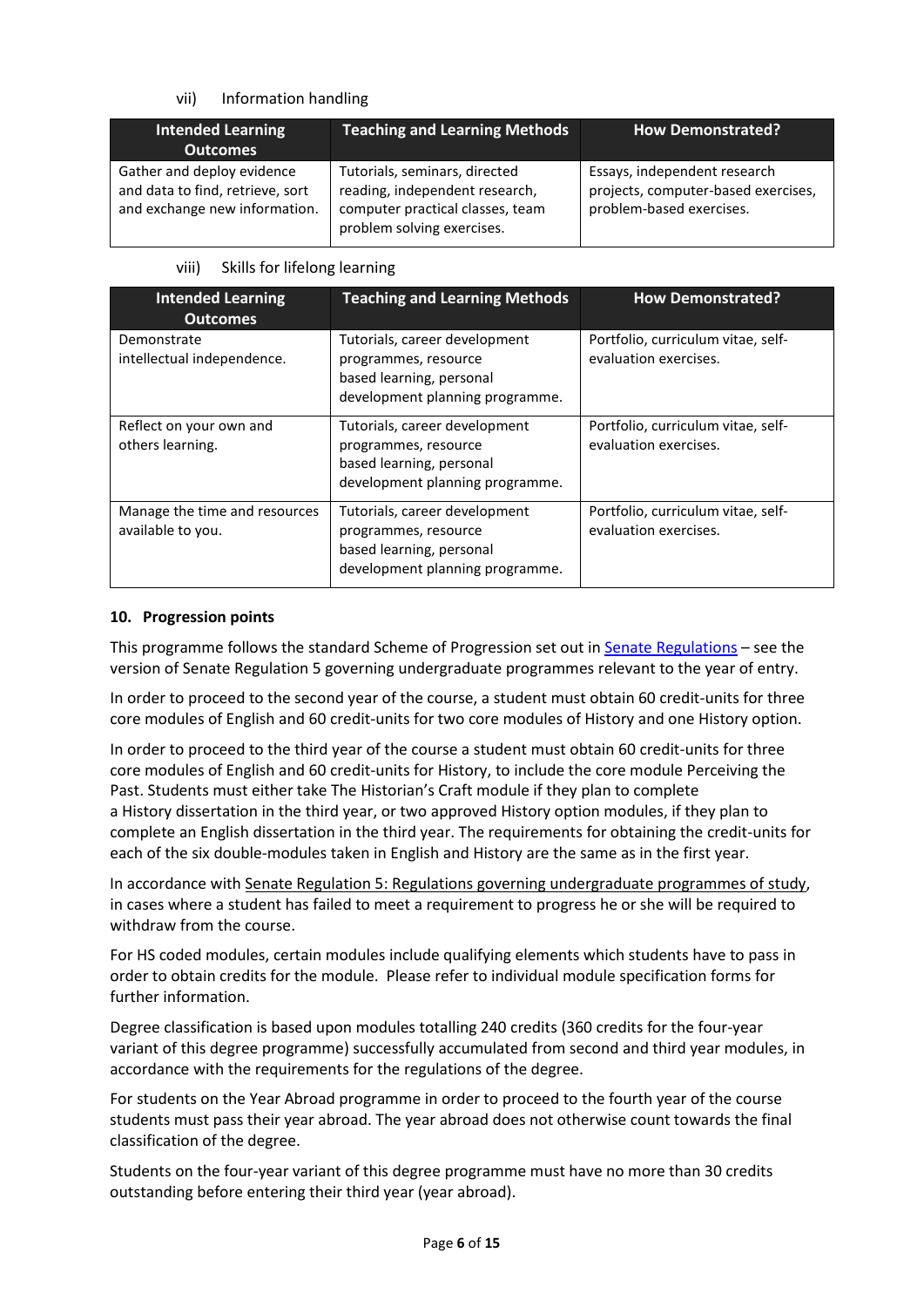Students on the four-year variant of this degree programme must have no more than 30 credits of year two modules outstanding before entering their final year. A student who does not achieve the threshold level will normally be required to transfer to the three-year variant of this programme, but will be considered by a progression board on a case-by-case basis prior to entering the final year of their studies.

In cases where a student has failed to meet a requirement to progress he or she will be required to withdraw from the course

### **11. Criteria for award and classification**

This programme follows the standard scheme of undergraduate award and classification set out in [Senate Regulations](http://www.le.ac.uk/senate-regulations) – see the version of *Senate Regulation 5 governing undergraduate programmes* relevant to the year of entry.

#### **12. Special features**

#### **13. Indications of programme quality**

In a recent Periodic Developmental Review, the panel's report on the School was extremely positive: 'Throughout discussions with both staff and students the Panel noted a very collegial and studentcentered approach to all the School's activities. The Panel particularly noted a culture of embedding the assurance of quality and standards into all areas of the School. The enhancement of the student experience was also actively encouraged and fostered. The Panel were impressed with the knowledge of the Chairs of the School's committees and their engagement with managing and enhancing the learning opportunities of students across the provision. The Panel also praised the leadership of the Head of School who actively and knowledgeably oversaw the School's activity. The Panel had confidence in the management of quality assurance and quality enhancement processes in place within the School to assure the quality of the learning opportunities available to students and to comply with both the QAA codes of Practice and the University Codes of Practice.'

### **14. External Examiner(s) reports**

The details of the External Examiner(s) for this programme and the most recent External Examiners' reports for this programme can be found at **[exampapers@Leicester](https://exampapers.le.ac.uk/)** [log-in required]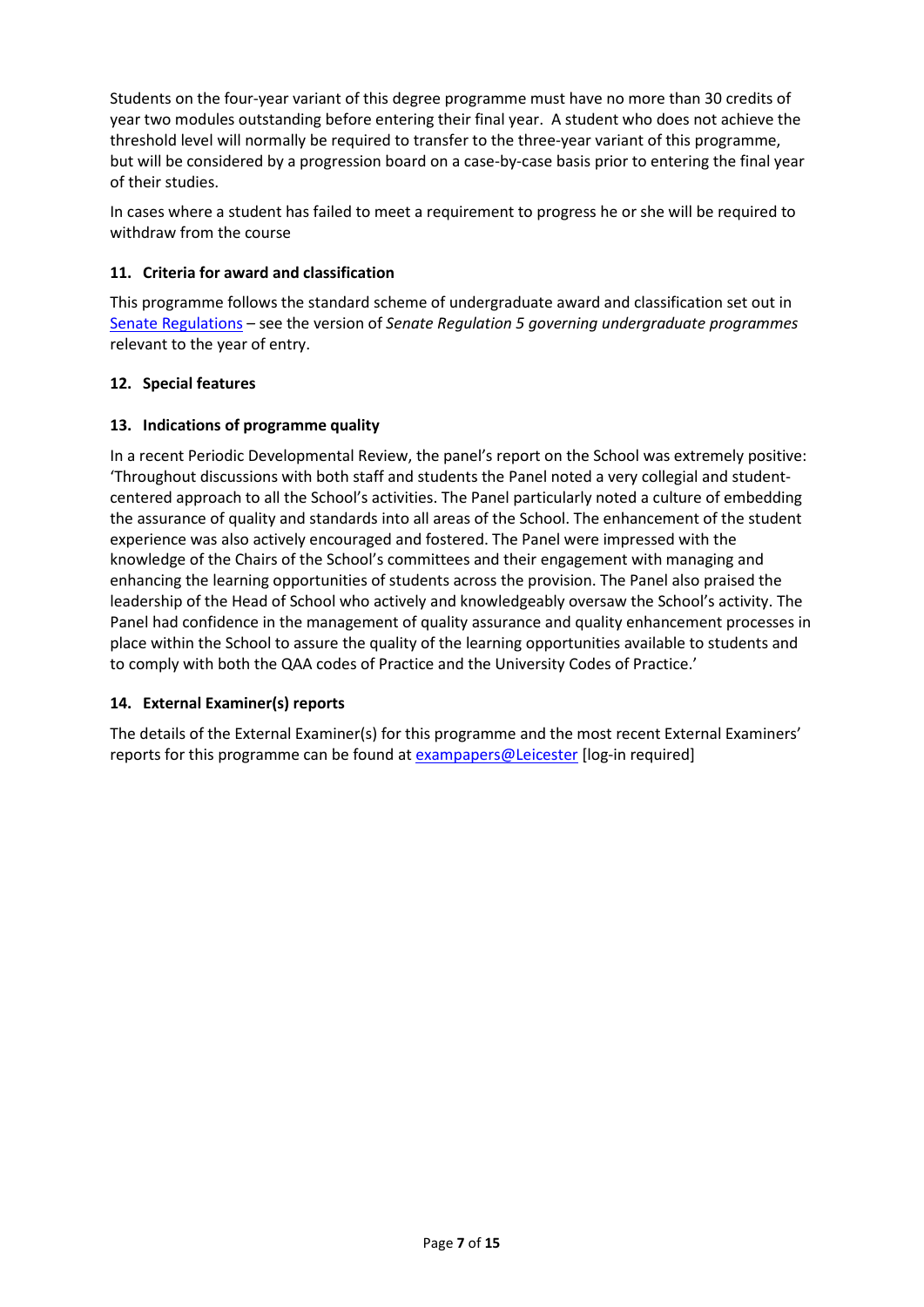

# **Programme Specification (Undergraduate) FOR ENTRY YEAR: 2022/23**

**Date created:** 25/08/2021 **Last amended:** 22/03/2022 **Version no.** 1

**Appendix 1: Programme structure (programme regulations)**

#### **Updates to the programme**

| Academic year affected | <b>Module Code(s)</b> | <b>Update</b>                                                               |
|------------------------|-----------------------|-----------------------------------------------------------------------------|
| 2022/23                | HS1001                | Module title changed from Barbarism and Civilisation                        |
| 2022/23                | EN1002                | Title changed from Classic US Texts                                         |
| 2023/24                | EN2060                | Core module. Title changed from Concepts in Criticism                       |
| 2023/24                | HS2502                | Core for students intending to take a History dissertation. Now 15 credits. |

The University regularly reviews its programmes and modules to ensure that they reflect the current status of the discipline and offer the best learning experience to students. On occasion, it may be necessary to alter particular aspects of a course or module.

BA English and History

## **Level 4/Year 1 2022/23**

Credit breakdown

| <b>Status</b> | <b>Year long</b> | Semester 1 | Semester 2            |
|---------------|------------------|------------|-----------------------|
| Core          | n/a              | 45 credits | 30 credits            |
| Optional      | n/a              | 15 credits | 30 credits            |
|               |                  |            | $1.20 \times 10^{-1}$ |

120 credits in total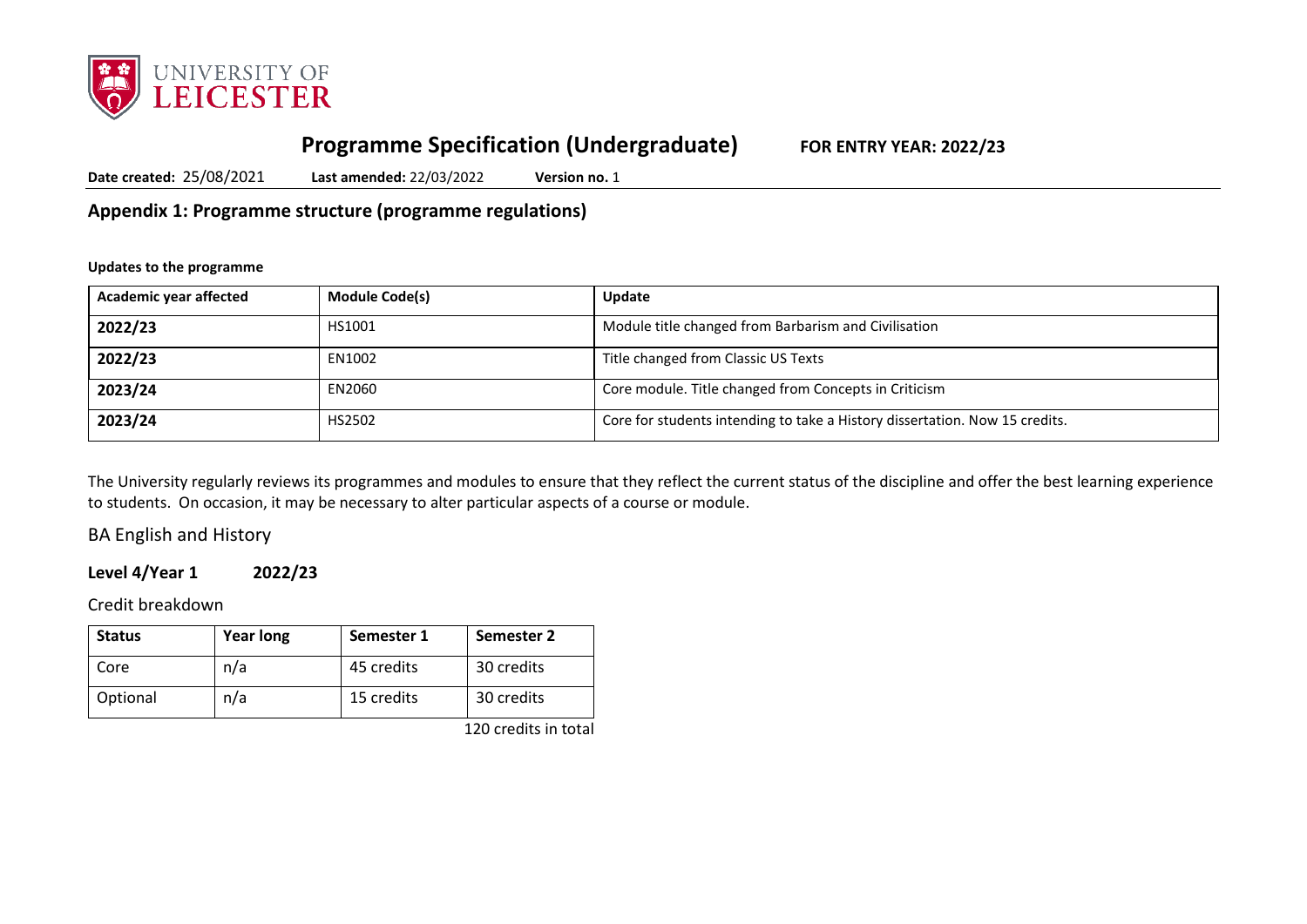## Core modules

| Delivery period  | Code   | <b>Title</b>                                                        | <b>Credits</b> |
|------------------|--------|---------------------------------------------------------------------|----------------|
| Sem 1            | EN1070 | <b>Writing Matters</b>                                              | 15 credits     |
| Sem 1            | HS1002 | The Shock of the Modern                                             | 15 credits     |
| Sem 1            | HS1001 | Medieval and Early Modern Europe: People, Power, Faith, and Culture | 15 credits     |
| Sem <sub>2</sub> | EN1050 | Renaissance Drama: Shakespeare and his Contemporaries               | 30 credits     |

## Option modules

| <b>Delivery period</b> | Code   | <b>Title</b>                                                                  | <b>Credits</b> |
|------------------------|--------|-------------------------------------------------------------------------------|----------------|
| Semester 1             | EN1002 | <b>Classic American Writing</b>                                               | 15 credits     |
| Semester 1             | EN1060 | <b>Feminist Fiction</b>                                                       | 15 credits     |
| Semester 2             | HS1012 | Global History: Connections and Cultures in a Changing World, c. 1750-Present | 15 credits     |
| Semester 2             | HS1013 | Modern Britain: The State We're In                                            | 15 credits     |
| Semester 2             | HS1016 | Europe 1861-1991: Emancipation and Subjugation                                | 15 credits     |
| Semester 2             | HS1017 | With Liberty and Justice for All? U.S. History since 1877                     | 15 credits     |

### **Notes**

This is an indicative list of option modules and not definitive of what will be available. Option module choice is also subject to availability, timetabling, student number restrictions and, where appropriate, students having taken appropriate pre-requisite modules.

## **Level 5/Year 2 2023/24**

Credit breakdown

| <b>Status</b> | <b>Year long</b>   | Semester 1 | <b>Semester 2</b> |
|---------------|--------------------|------------|-------------------|
| Core          | Choose an<br>item. | 45 credits | n/a               |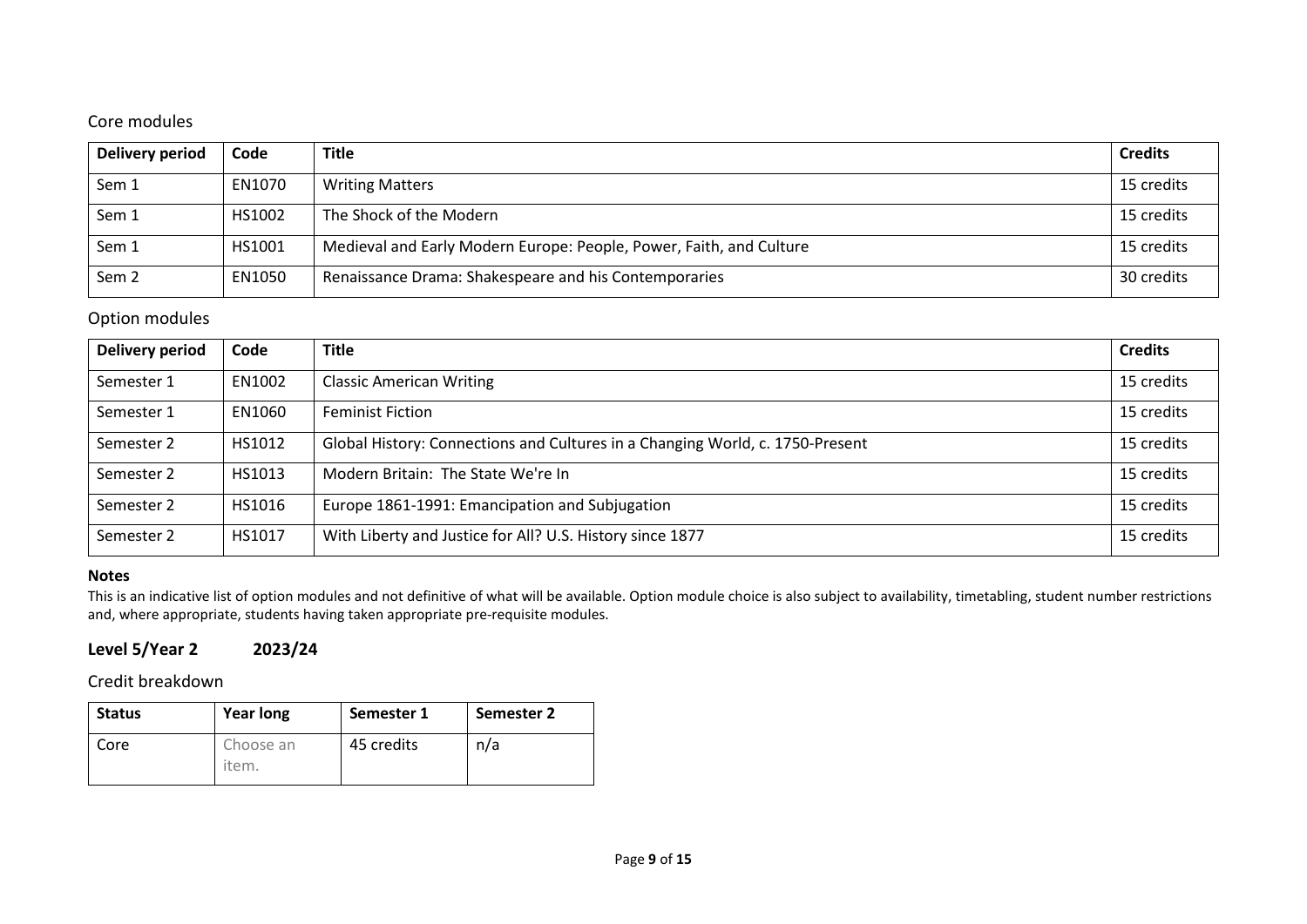| <b>Status</b> | <b>Year long</b>   | Semester 1 | Semester 2 |
|---------------|--------------------|------------|------------|
| Optional      | Choose an<br>item. | 15 credits | 60 credits |

120 credits in total

## Core modules

| Delivery period | Code   | Title                          | <b>Credits</b> |
|-----------------|--------|--------------------------------|----------------|
| Sem 1           | EN2060 | <b>Critical Perspectives 1</b> | 15 credits     |
| Sem 1           | HS2400 | Perceiving the Past            | 30 credits     |

## Option modules

| <b>Delivery period</b> | Code          | Title                                                                        | <b>Credits</b> |
|------------------------|---------------|------------------------------------------------------------------------------|----------------|
| Semester 1             | HS2232        | <b>Religious History</b>                                                     | 15 credits     |
| Semester 1             | HS2236        | <b>Histories of Violence</b>                                                 | 15 credits     |
| Semester 1             | HS2302        | Blood, Position and Power: The Nobility of Later Medieval England, 1066-1485 | 15 credits     |
| Semester 1             | HS2307        | Madness, Monarchy and Politics in Georgian Britain                           | 15 credits     |
| Semester 1             | HS2348        | Rise and Fall of the Soviet Union                                            | 15 credits     |
| Semester 1             | <b>HS2328</b> | Jack the Ripper: Crime, Popular Culture and Policing in Victorian Times      | 15 credits     |
| Semester 2             | EN2192        | Diversifying Publishing and the Literature Industry                          | 15 credits     |
| Semester 2             | EN2025        | English and Arts Journalism                                                  | 15 credits     |
| Semester 2             | EN2196        | <b>English and Education</b>                                                 | 15 credits     |
| Semester 2             | EN2330        | Modern Literature from Heart of Darkness to Nineteen Eighty-Four             | 30 credits     |
| Semester 2             | EN2340        | Rewriting Britain from Windrush to Now                                       | 30 credits     |
| Semester 2             | HS2502        | Becoming the Historical Researcher                                           | 15 credits     |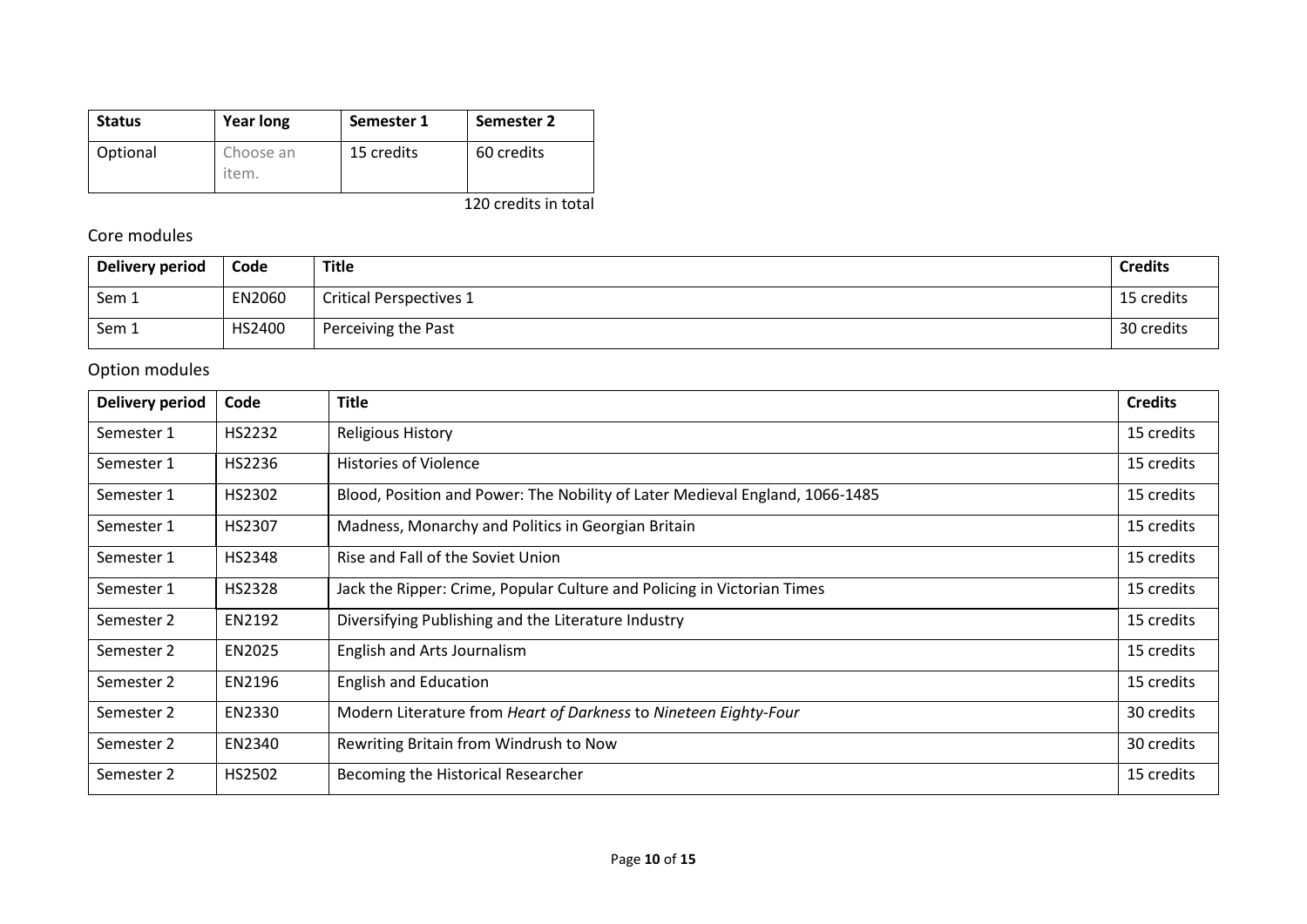| Delivery period | Code          | <b>Title</b>                                        | <b>Credits</b> |
|-----------------|---------------|-----------------------------------------------------|----------------|
| Semester 2      | <b>HS2353</b> | Enter the Dragon: Modern Chinese History, 1839-1989 | 15 credits     |
| Semester 2      | HS2359        | From Beer to Fraternity                             | 15 credits     |
| Semester 2      | HS2360        | History in the Classroom                            | 15 credits     |
| Semester 2      | <b>HS2237</b> | All Bourgeois Now? Class in History, 1700-2000      | 15 credits     |
| Semester 2      | HS2802        | Heritage Field Project                              | 15 credits     |

#### **Notes**

In Semester 1, students must choose 1 15-credit History approved option module. In Semester 2, students must choose 1 15-credit History approved option module, 1 30-credit English option module, and 1 15-credit English option module. Semester 2. Students intending to follow the History Dissertation in year 3 must select HS2502. Students intending to complete the English Dissertation in year 3 should not select HS2502.This is an indicative list of option modules and not definitive of what will be available. Option module choice is also subject to availability, timetabling, student number restrictions and, where appropriate, students having taken appropriate pre-requisite modules.

#### **Level 6/Year Final 2024/25 or 2025/26**

Route A: English Dissertation

Credit breakdown

| <b>Status</b> | Year long | Semester 1 | Semester 2 |
|---------------|-----------|------------|------------|
| Core          | n/a       | n/a        | 30 credits |
| Optional      | n/a       | 60 credits | 30 credits |

120 credits in total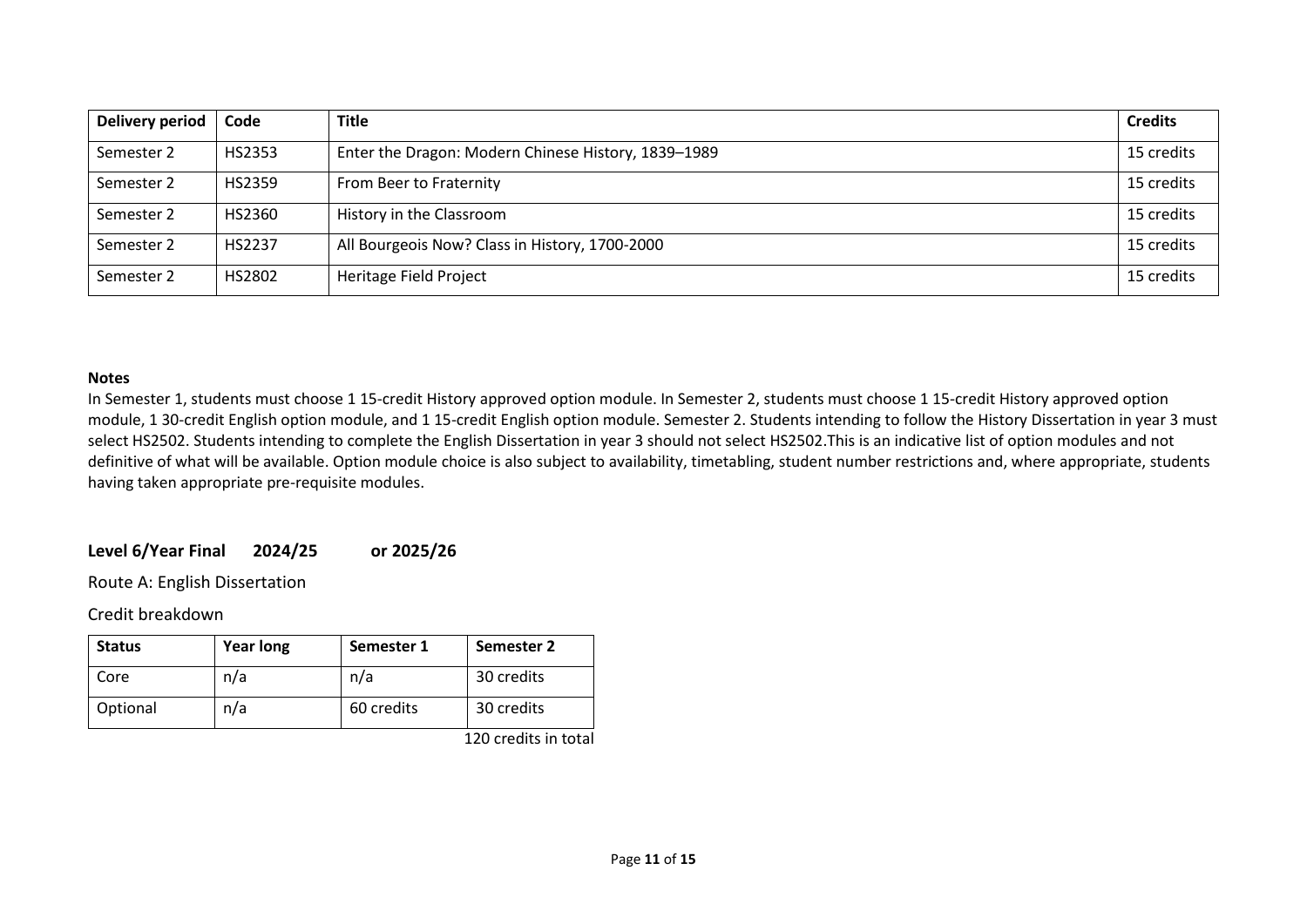## Core modules

| Delivery period | Code<br>- - - - | <b>Title</b> | Credit.        |
|-----------------|-----------------|--------------|----------------|
| Sem 2           | EN3010          | Dissertation | ാറ<br>credits: |

### **Notes**

In Semester One students must take 60 credits to include 1 30-credit English module and 30 credits of History approved option modules. In Semester Two students must take the Dissertation and 30 credits of History approved option modules.

## Option modules:

| <b>Delivery period</b> | Code          | <b>Title</b>                                                                   | <b>Credits</b> |
|------------------------|---------------|--------------------------------------------------------------------------------|----------------|
| Semester 1             | EN3320        | Renaissance Literature from Utopia to Paradise Lost                            | 30 credits     |
| Semester 1             | <b>EN3328</b> | Victorians: from Oliver Twist to The Picture of Dorian Gray                    | 30 credits     |
| Semester 1             | HS3634        | The USA and the Vietnam War                                                    | 15 credits     |
| Semester 1             | HS3662        | Crime and Punishment in African-American History                               | 15 credits     |
| Semester 1             | <b>HS3688</b> | The Golden Age of Anglo-Saxon Northumbria                                      | 15 credits     |
| Semester 1             | HS3694        | Diasporas and Migrations in the Modern World                                   | 15 credits     |
| Semester 1             | HS3699        | From Empire to Nation: Modern South Asia, c.1857-1947                          | 15 credits     |
| Semester 1             | HS3808        | Gender, Crime and Deviance in Eighteenth Century Britain                       | 15 credits     |
| Semester 2             | HS3614        | The Imperial Economy: Britain and the Wider World 1815-1914                    | 15 credits     |
| Semester 2             | HS3620        | What Difference Did the War Make? British Society and the Great War, 1900-1939 | 15 credits     |
| Semester 2             | HS3689        | When Two Dragons Fight: China and Japan at War in the Twentieth Century        | 15 credits     |
| Semester 2             | HS3691        | Indigenous Peoples of the Americas, c1350-1650                                 | 15 credits     |
| Semester 2             | HS3696        | The Medieval Natural World                                                     | 15 credits     |
| Semester 2             | HS3810        | Abolitionists: Antislavery Activism in Britain and America, 1787-1865          | 15 credits     |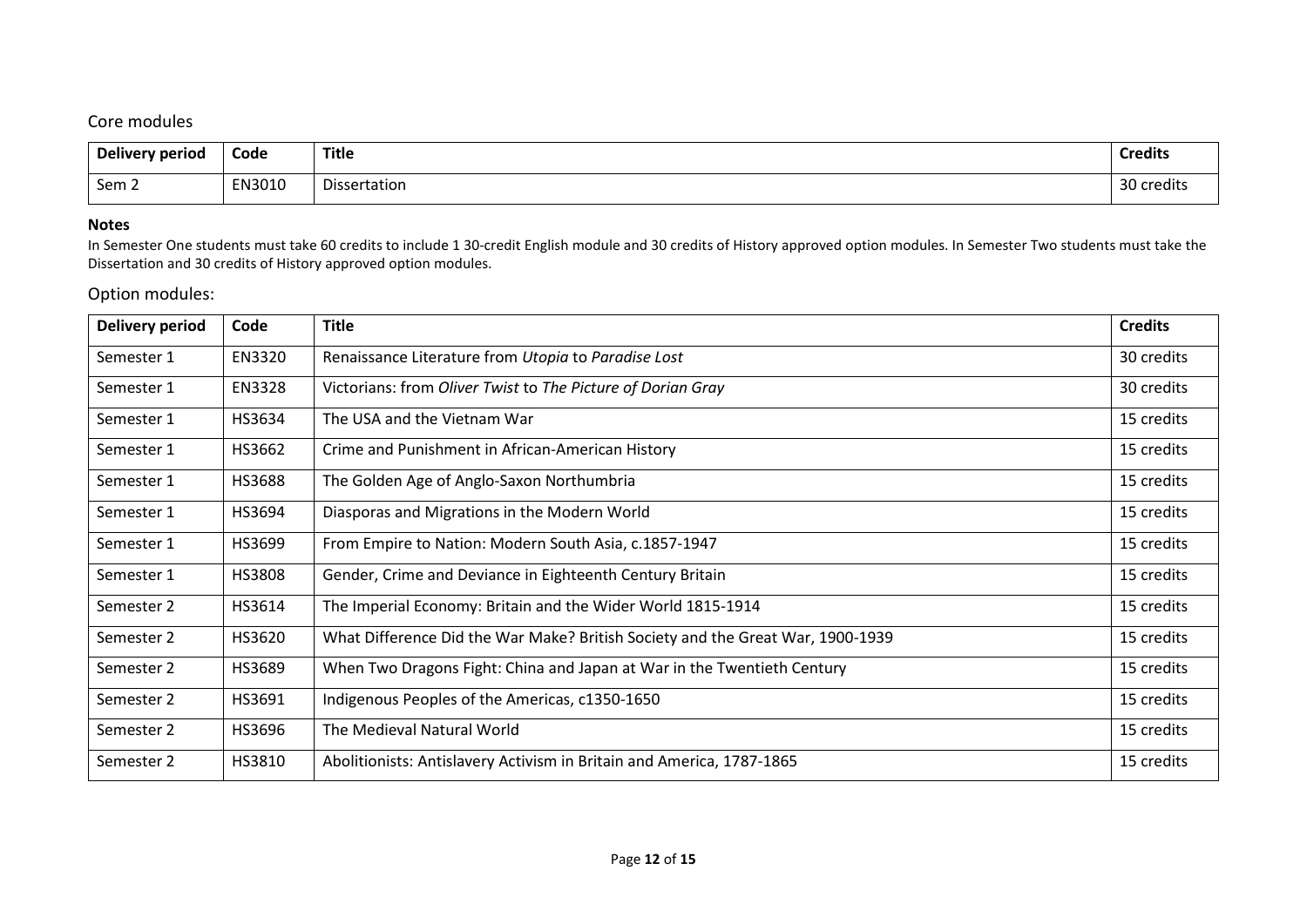### Route B: History Dissertation

## Credit breakdown

| <b>Status</b> | <b>Year long</b> | Semester 1 | Semester 2 |
|---------------|------------------|------------|------------|
| Core          | n/a              | 15 credits | 30 credits |
| Optional      | n/a              | 45 credits | 30 credits |

120 credits in total

## Core modules

| Delivery period  | Code   | Title        | <b>Credits</b> |
|------------------|--------|--------------|----------------|
| Sem 1            | HS3510 | Dissertation | 15 credits     |
| Sem <sub>2</sub> | HS3510 | Dissertation | 30 credits     |

## **Notes**

In Semester One students must choose 1 30-credit English option module and 1 15-credit History option module. In Semester Two students must choose 2 15-credit English option modules.

Option modules:

| <b>Delivery</b><br>/ period | Code | <b>Title</b> | .<br>∵redit |
|-----------------------------|------|--------------|-------------|
|-----------------------------|------|--------------|-------------|

| Semester 1 | EN3320 | Renaissance Literature from Utopia to Paradise Lost         | 30 credits |
|------------|--------|-------------------------------------------------------------|------------|
| Semester 1 | EN3328 | Victorians: from Oliver Twist to The Picture of Dorian Gray | 30 credits |
| Semester 1 | HS3634 | The USA and the Vietnam War                                 | 15 credits |
| Semester 1 | HS3662 | Crime and Punishment in African-American History            | 15 credits |
| Semester 1 | HS3688 | The Golden Age of Anglo-Saxon Northumbria                   | 15 credits |
| Semester 1 | HS3694 | Diasporas and Migrations in the Modern World                | 15 credits |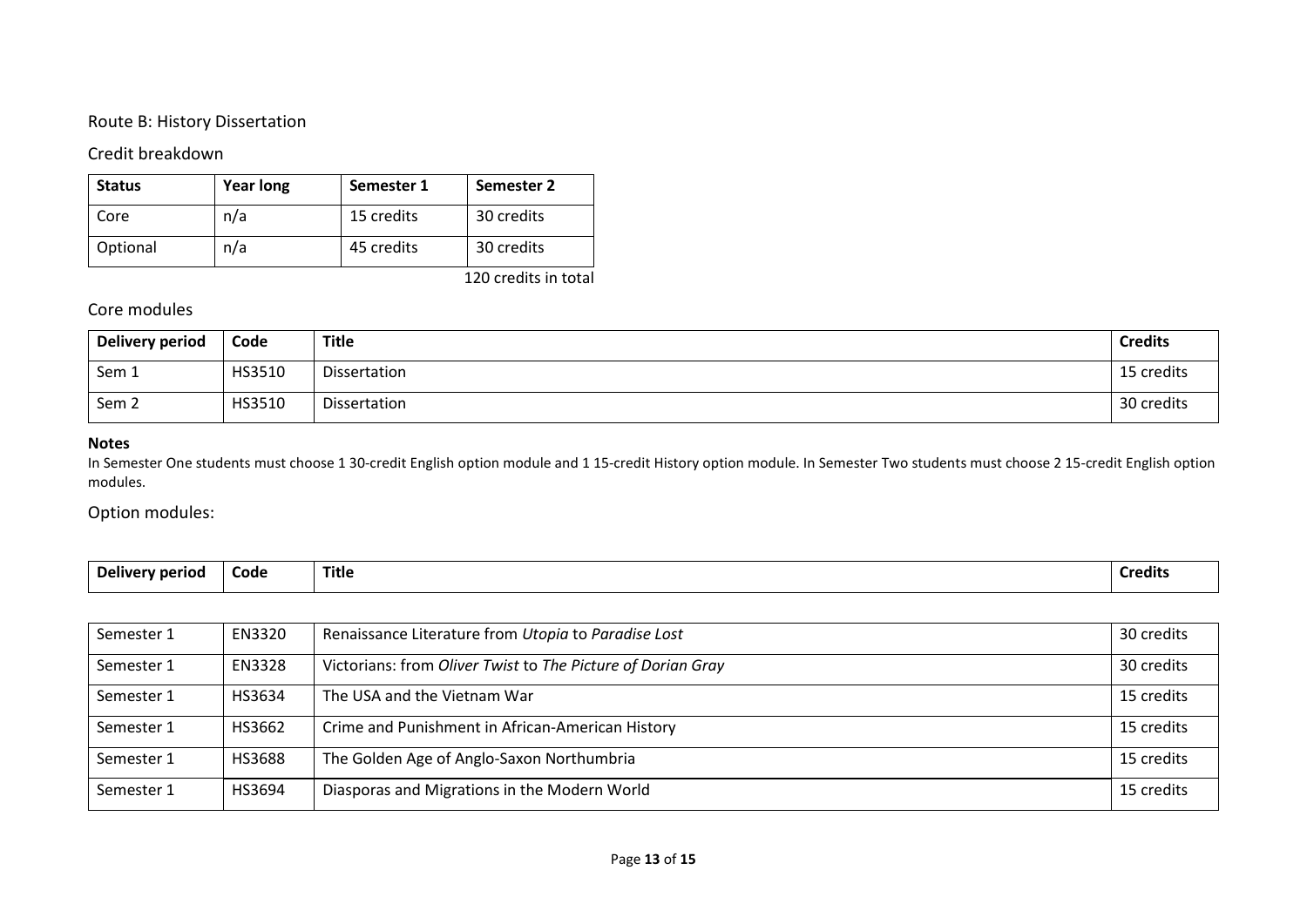| Semester 1 | HS3699        | From Empire to Nation: Modern South Asia, c.1857-1947         | 15 credits |
|------------|---------------|---------------------------------------------------------------|------------|
| Semester 1 | <b>HS3808</b> | Gender, Crime and Deviance in Eighteenth Century Britain      | 15 credits |
| Semester 2 | EN3015        | Queering the Renaissance                                      | 15 credits |
| Semester 2 | EN3021        | Literatures of Protest: Reading and Political Action          | 15 credits |
| Semester 2 | EN3027        | The Latin World: Ancient, Medieval and Modern                 | 15 credits |
| Semester 2 | EN3035        | Weird Fiction/ Weird Film                                     | 15 credits |
| Semester 2 | EN3111        | Autobiography and American Literature                         | 15 credits |
| Semester 2 | EN3128        | Late Victorian Gothic: Jekyll and Hyde to Dracula             | 15 credits |
| Semester 2 | EN3130        | The Other in American Fiction and Film                        | 15 credits |
| Semester 2 | EN3141        | Representing the Holocaust                                    | 15 credits |
| Semester 2 | EN3144        | The Thatcher Factor: The 1980s in Literature                  | 15 credits |
| Semester 2 | EN3158        | Jane Austen: The Novels, their Contexts and their Adaptations | 15 credits |
| Semester 2 | EN3194        | Tragedy                                                       | 15 credits |
| Semester 2 | EN3204        | Writing for Laughs                                            | 15 credits |
| Semester 2 | EN3216        | Life and Fate: Russian Literature from Pushkin to Grossman    | 15 credits |
| Semester 2 | <b>EN3220</b> | <b>Medieval Worlds</b>                                        | 15 credits |
| Semester 2 | EN3350        | Reading and Writing Climate Change Fiction                    | 15 credits |

#### **Notes**

The list of option modules is indicative only, and not definitive of what will be available. Option module choice is also subject to availability, timetabling, student number restrictions and, where appropriate, students having taken appropriate pre-requisite modules. Students who took HS2027 must not select EN3027.